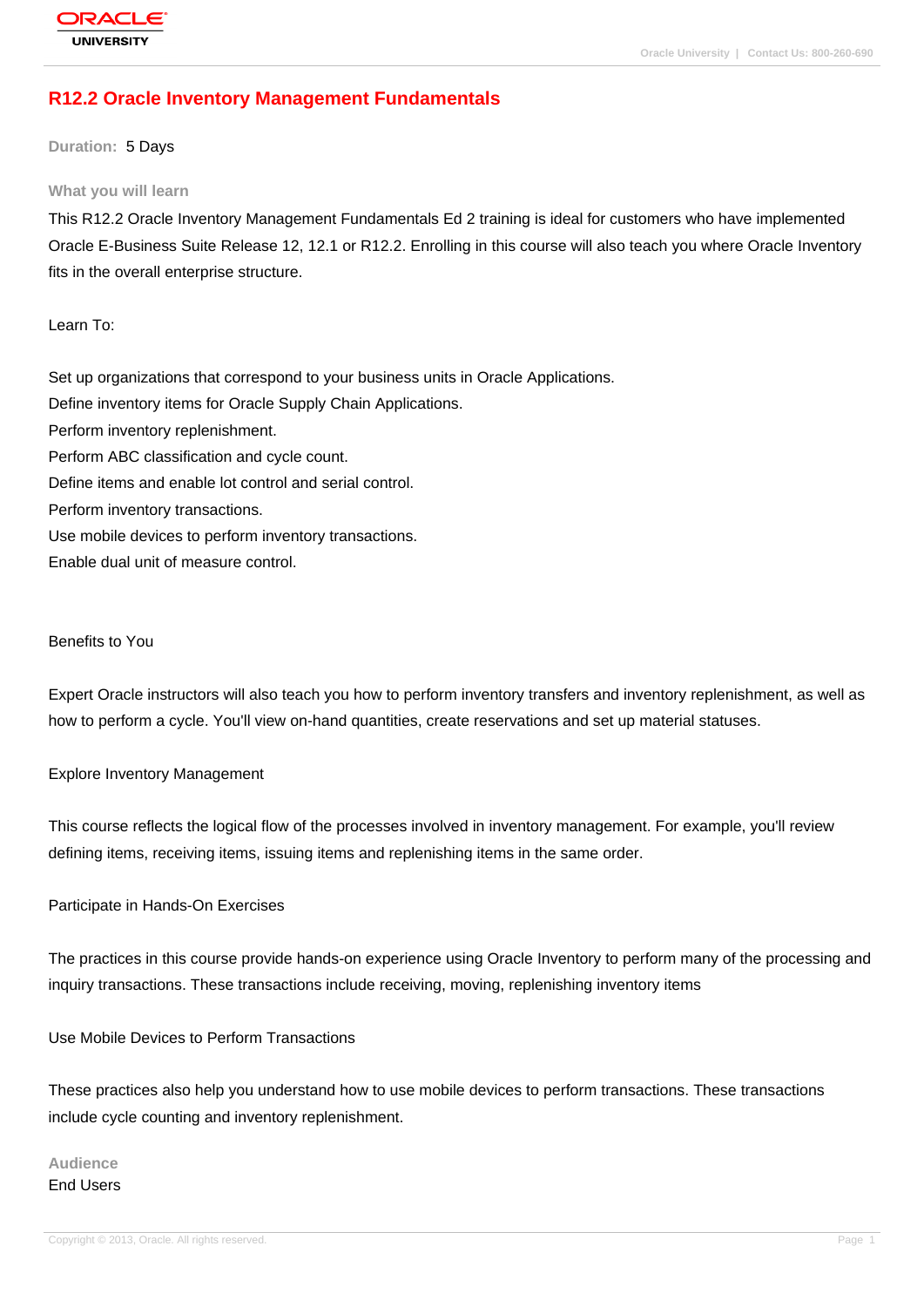### Functional Implementer

**Related Training** Required Prerequisites Basic understanding of Inventory Management principles R12 eBusiness Suite Essentials for Implementers **Course Objectives** Understand how to perform inventory transactions using a mobile device Understand how to define material statuses Understand how to define and maintain a cycle count Create an ABC ranking of items to be used in cycle counting Understand the overall inventory process in Oracle Inventory Understand how to view on-hand quantities Understand the structure of an inventory organization in Oracle Inventory Understand the planning and replenishment methods available in Oracle Inventory including min-max planning, reorder-point planning, replenishment counting, and Kanban replenishment Understand the role of an item-master organization Define items in Oracle Inventory Understand the concept of move orders Learn to implement locator, revision, serial, and lot control for items Perform inventory transactions such as subinventory transfer and interorganization transfer Set up shipping networks between inventory organizations and understand the significance of direct shipment and in transit shipment Understand how to create units of measure Understand how to create reservations

**Course Topics**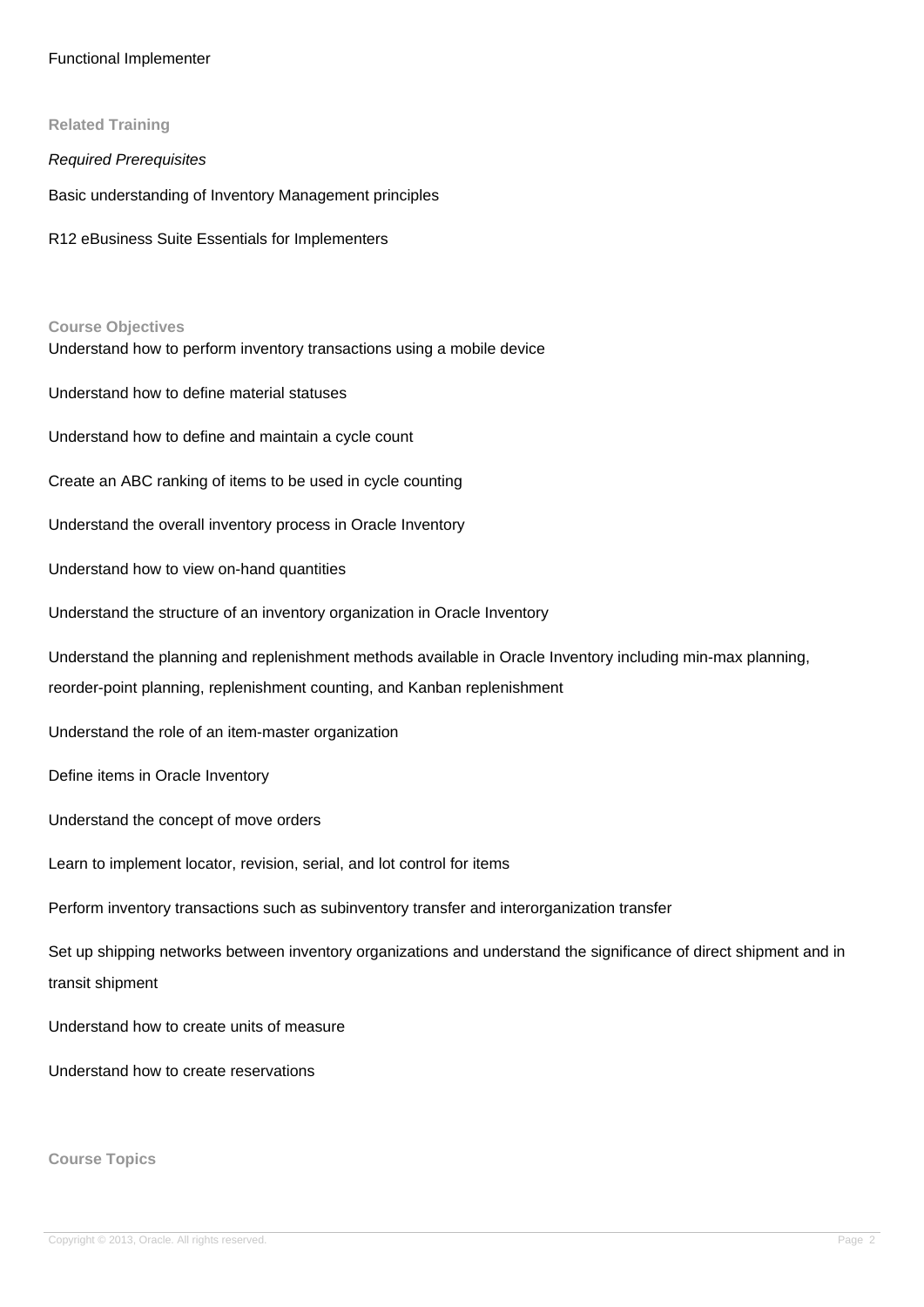### **Overview of Oracle Inventory**

Receiving Inventory Transferring Inventory On-hand and Availability Issuing Inventory Inventory Accuracy Discussing Inventory Application Integration

## **Defining Inventory Organizations**

Overview of Inventory Structure Setting up the Inventory Organization Structure Defining Organization Parameters Defining Subinventories and Locators

# **Units of Measure**

Defining Units of Measure

## **Defining and Maintaining Items**

Defining Items Process Using Item Templates Assigning Items to Organizations Categories, Category Sets, and Catalogs Deleting Items

## **Lot and Serial Control**

Setting up Lot Control Maintaining Serial Information Maintaining Lot and Serial Genealogy

## **Transaction Setup**

Defining Transaction Types Defining Picking Rules Defining Account Aliases Opening and Closing Accounting Periods Setting up Move Orders Material Shortage Alerts and Notifications

## **Issuing and Transferring Material**

Managing Receipts Performing Transactions Performing Move Orders Performing Mobile Transactions Managing Shipments

## **On-hand and Availability**

Using the Material Workbench Creating Available to Promise Rules Managing Reservations

**Material Status Control** Material Status Setup